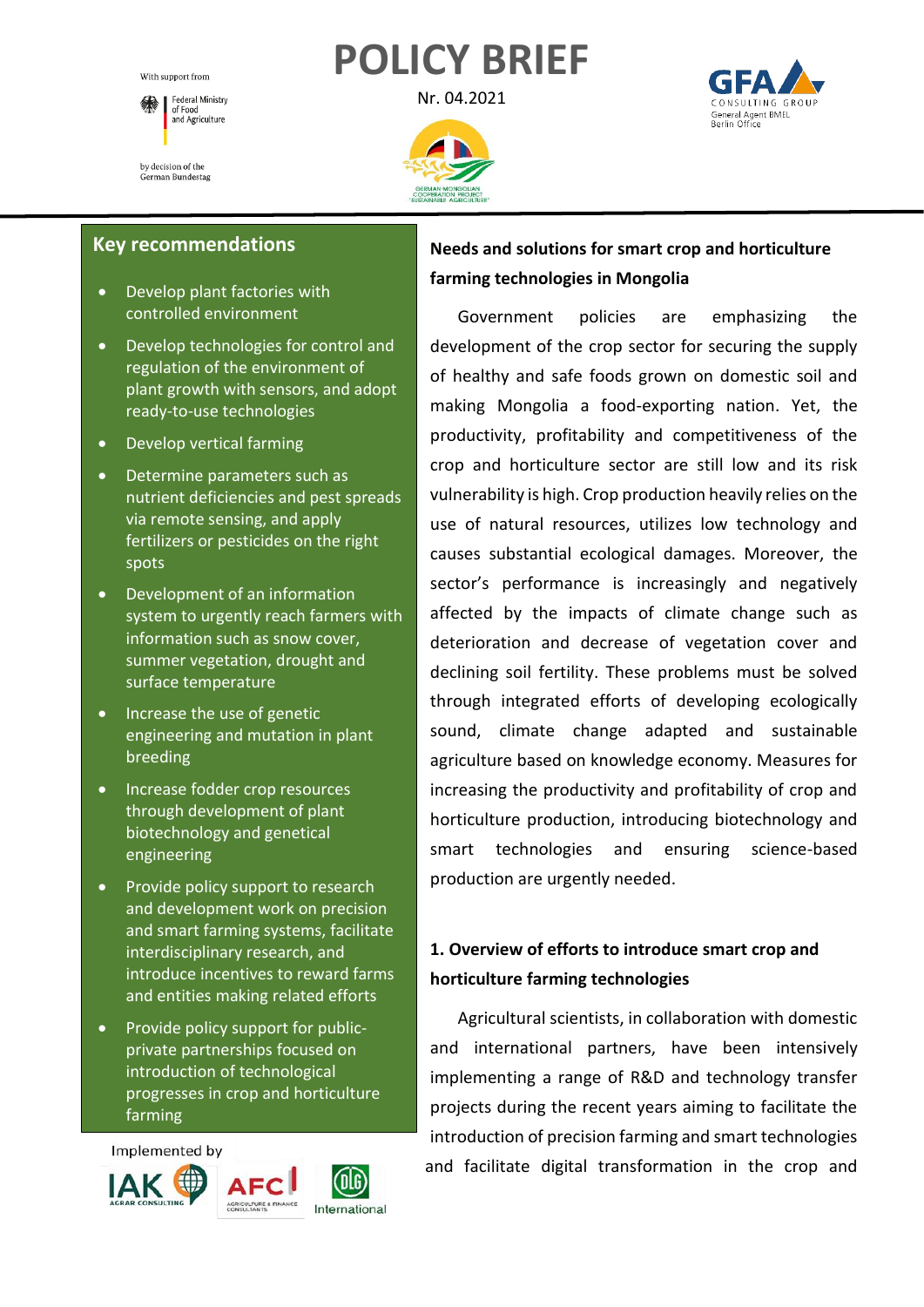

horticulture sector of Mongolia. Selected examples are briefly described below.

The MULS professor team led by Prof. B. Munkhbat and the Department of Physics and Electronics are jointly implementing the project "Development of machinery and technologies for smart crop farming in Mongolia" since 2019. The project has, among others, developed the normalized difference vegetation index (NDVI) for Mongolia, and preliminarily established that 1) plants growing actively absorb red light and reflect infra-red light, 2) the extent of absorbing red light and reflecting infra-red light depends on plant type and growth stage, and 3) based on these characteristics and using satellite data, vegetation can be measured and yields estimated.

Also, Dr. B. Odgerel, senior officer of the Research and Innovation Division of MULS, has been conducting, with support from the United States Department of Agriculture (USDA), research on introducing smart technologies in wheat farming since 2019. The research project has developed a



methodical framework for monitoring and determination of yield development in each growth stage using quantitative satellite data and drones.

Development of plant factories: A researcher team of the School of Agroecology led by Associate Profession J. Oyungerel has been implementing the project "Establishment of a plant factory" in order to demonstrate the possibility of mitigating yield risks and enabling year-round delivery of fresh vegetables to the market through growing of vegetables in a closed facility that allows automatic control of the supply of nutrients, air, water and warmth. In October 2018, the team installed a plant factory consisting of two blocks with the dimension of 18m×4.5m×4m per each on the MULS campus. The facility allows year-round horticulture production on 20 shelves placed on a 32.4 m² area that provide a soilless and automatically controlled environment for plant growth.

Furthermore, research on advanced technologies for horticulture production on protected soil has been pursued by Dr. T. Nasanjargal and other researchers from the School of Agroecology through the implementation of the Korea-funded project "Development of fully automated and smart greenhouses based on a system solar energy production" since 2020. This project is working on the construction of a 2000 m<sup>2</sup> solarly heated greenhouse that utilizes renewable energy technologies in its cooling system. With a total investment of approx. MNT 10 billion, the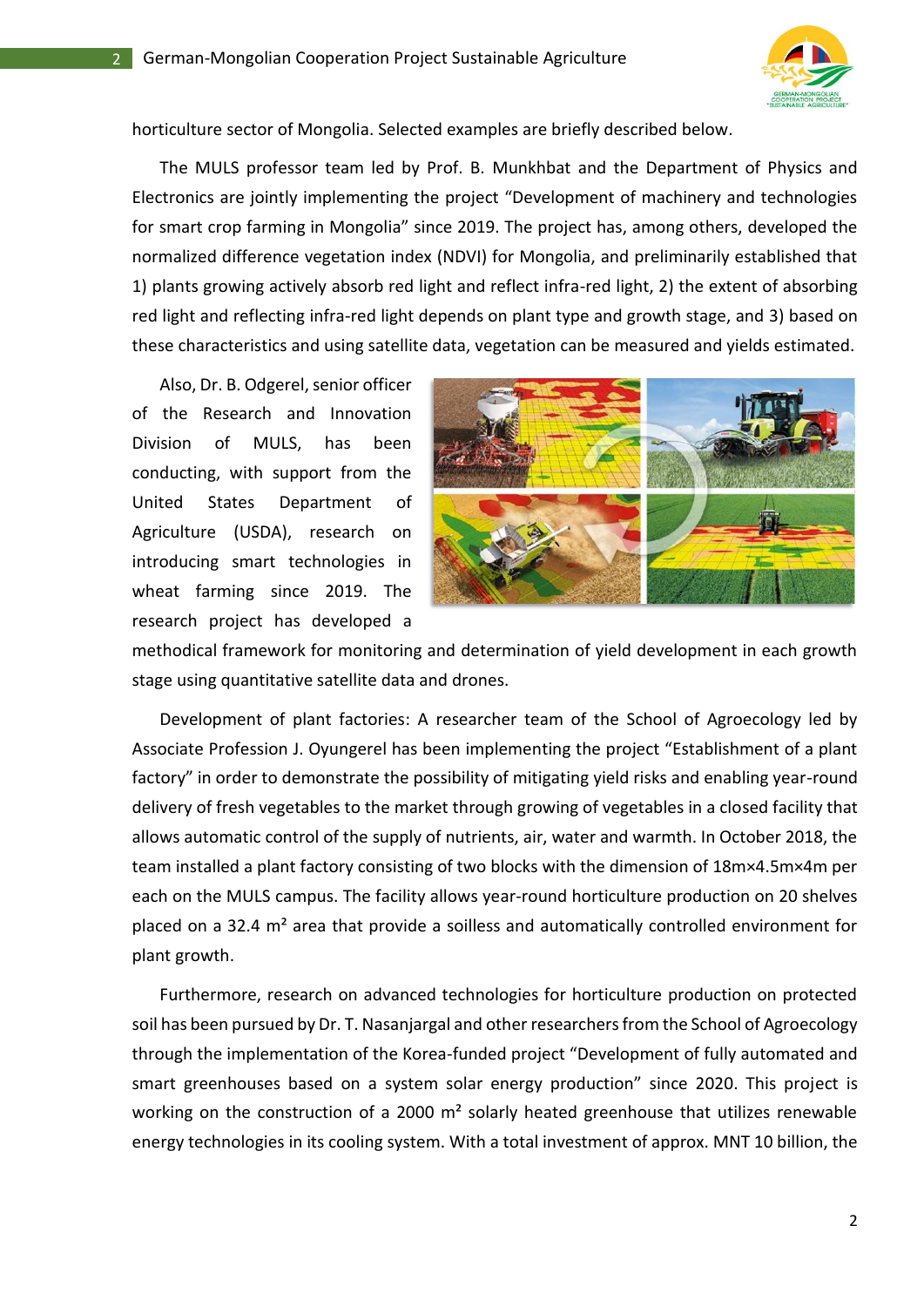

project is expected to play an important role in year-round supply of inhabitants of UIaanbaatar city with fresh vegetables.

Prof. A. Bakey, director of the Center for Agricultural Economics and Innovation Development of MULS and member of the Academy of Science, has recently carried out a study on "Improving economic incentives for introducing advanced technologies in crop production". The study concludes that supporting policies and economic incentives are required for facilitating the development of crop and horticulture production in accordance with the strategy to adapt to climate change, modernization of cropping technologies and utilization of smart technologies.

In addition, MULS is planning several collaborative projects focused on introduction of smart technologies, acceleration of digital transformation and use of cloud computing. Examples include the project "Implementation of the main technologies of smart crop and livestock production on the basis of the Mongolian-Chinese model innovation park" for collaboration with China, the "Elaboration of the rationale for designing the platform of a multifunctional robot for controlling crop growth and care", which will be implemented jointly with the Institute of Agricultural Engineering of the National Academic of Science of the Republic of Belarus, and the project "Research on development of smart technology solutions for plant protection in potato farming" that will be funded by the Korean Program on International Agriculture (KOPIA). In conclusion, a considerable amount of research and development and technology transfer work aimed at development of precision farming, elaboration of the rationale for use of smart technologies, and adoption of technologies for cultivation on protected soil and in fully automated facilities will be conducted, and expanded during the next years.

On the producers' side, there are also initiatives for using smart technologies. A sound example is the company Arvin Khur in Selenge aimag, which has demonstrated a three- to sixfold yield increase during the last three years through the practice of collecting data on important parameters such as soil fertility, nutrient supply, moisture accumulation at annual, quarterly, monthly and daily scales, and weather prognoses directly from the wheat fields, evaluating the data and implementing adequate technology measures as needed. Also, several greenhouse farms in the peri-urban areas of the Ulaanbaatar city have introduced automized plant care with the necessary equipment. There is also the experience of Green Vegetal LLC, which grew leaf vegetables in a closed facility with 1- hectare area and 400 shelves.

## **2. Needs and possibilities for introducing climate-smart crop and horticulture farming solutions**

Compared by the index of long-term climate risk, Mongolia is included in the 10 countries with the highest risks. The intensity of warming has been three times the global average and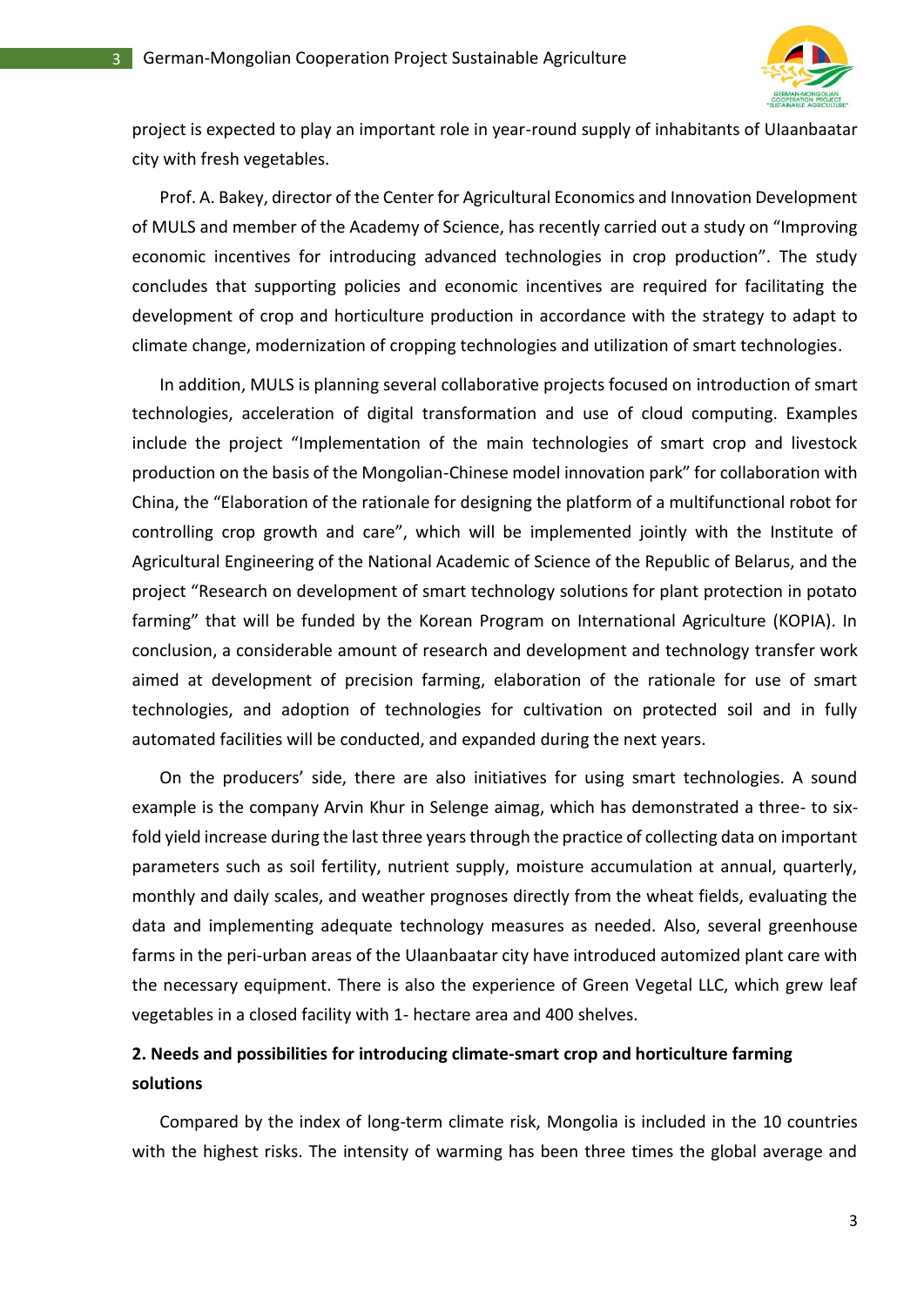

almost reached the tolerable maximum ( $2.4^{\circ}$ C) while precipitation during the vegetation period is expected to decline.

Climate change involves positive and negative impacts. Positive impacts include, for example, increase in the length of the warm period by 9 to 15 days, improvement of warmth supply and increase of winter precipitation by 20 to 25 percent, which allow an increase of crop diversity and result in improved soil moisture during the sowing period. However, facts such as a 7 to 25 fold increase of the intensity of soil erosion, decrease of soil humus by 37 to 52 percent, mineralization of 0.5 to 1.5 tons of humus per hectare and year, and that variety parameters of some crops and varieties are no longer applicable while plant pests have increased are a proof that negative impacts of climate change prevail.

The main objectives regarding adaptation of crop and horticulture production to climate change include creation of drought-tolerant, pest-resistant and early-ripening varieties, development of a system for producing quality seeds of adapted varieties, introduction of conservation and zero tillage and other resource-saving technologies, systematic use of mineral and organic fertilizers, improvement of soil fertility through crop rotation, increasing yields, renewal and enforcement of irrigation farming technologies and adoption of precision farming.

#### **3. Smart farming solutions, and implementation measures**

It is possible for crop and horticulture production to be compliant with the principle of sustainable development, knowledge-based and risk-free but this requires mechanization, automation and the use of electronics and ICT. In accordance with the need for adaptation to climate change, the following fundamental problems need to be urgently solved.

The following steps are decisive for the success of introducing smart farming solutions:

1. Development of plant factories: harvesting stable yields in closed facilities that are specifically equipped for automatic control of nutrients, air, water and heat supply required for plant growth;



- 2. Development of technologies for control and regulation of the environment of plant growth with sensors, and adoption of selected ready-to-use technologies;
- 3. Development of vertical farming: shelves providing hydroponic or aeroponic environment for year-round growing of leafy vegetables can be placed under the roof of large food markets and supermarkets;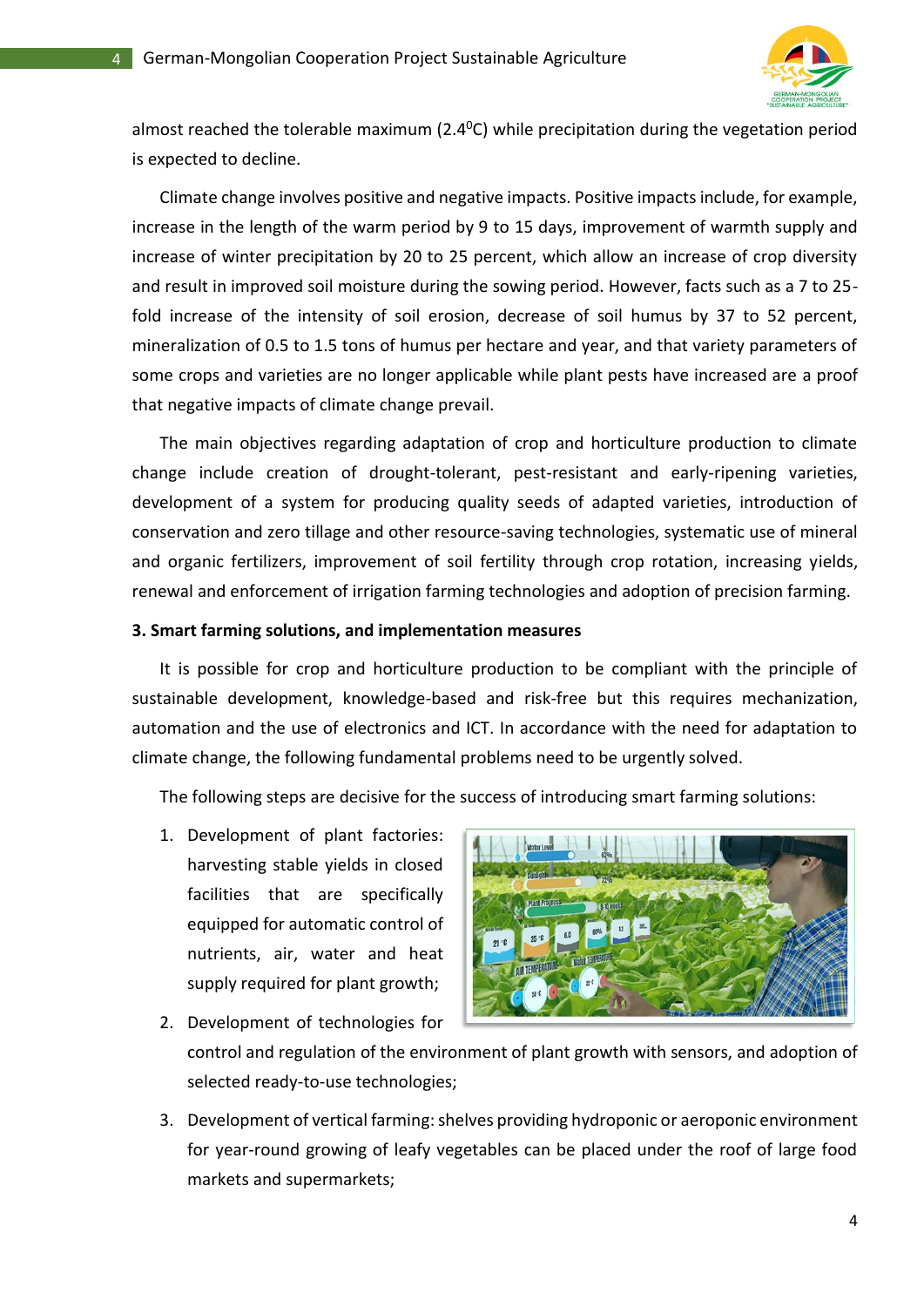

- 4. Determination of parameters such as nutrient deficiencies and pest spreads via remote sensing, and application of necessary fertilizers or pesticides on the right spots;
- 5. Development of an information system to urgently reach herders and farmers with information such as snow cover, summer vegetation, drought, pasture biomass, surface temperature and forest fires that are generated through environment and weather monitoring and available in the environmental database of the Institute of Information and Research Institute of Hydrology, Meteorology, and Environment;
- 6. Increased use of genetical engineering, roentgen, ultra-violet ray, fast neutrons and other types of physical and chemical mutagens in plant breeding (IPAS selected 2523 mutants with agronomic value out of 11046 mutants in total). It has been proven that through the use of chemical mutagens new varieties that are adapted to certain agroecological conditions, high-yielding, high-quality, drought- and heat-tolerant, and pest-resistant can be created, and breeding material with value for cultivation can be generated and used in wheat breeding. The institute has also been using a genetically castrated mutant (7B-1) as mother in tomato breeding since 2010.
- 7. Increase fodder crop resources through development of plant biotechnology and genetical engineering (the plant biotechnology researcher team of MULS created the first transgenic plant, in which the *AtGRF2* gene was introduced, and which, compared to initial plants of the variety "Burgaltai", demonstrate increases of 8.1 cm in length, 0.8 in number of sprouts, 8.5 in number of nodes, 62 in number of leaves, 0.4 cm in leaf length, 0.1 cm in leaf width and 0.7 cm<sup>2</sup> in leaf area).

#### **Conclusions:**

- 1. An important and feasible approach to development of sustainable cropping systems that supply diverse healthy and safe foods and enable food exports is the use of certain elements of the 4th industrial revolution and the digital revolution in crop and horticulture production in Mongolia in connection with policies and actions targeting smart agriculture.
- 2. Universities, research organizations and some crop farms have made efforts to introduce precision and smart farming solutions in crop and horticulture farming in Mongolia, and achieved considerable results meanwhile.
- 3. The government should provide policy support to research and development work aiming to develop advanced technologies, smart systems, cloud computing and precision farming in crop and horticulture production, expand interdisciplinary research, and introduce

5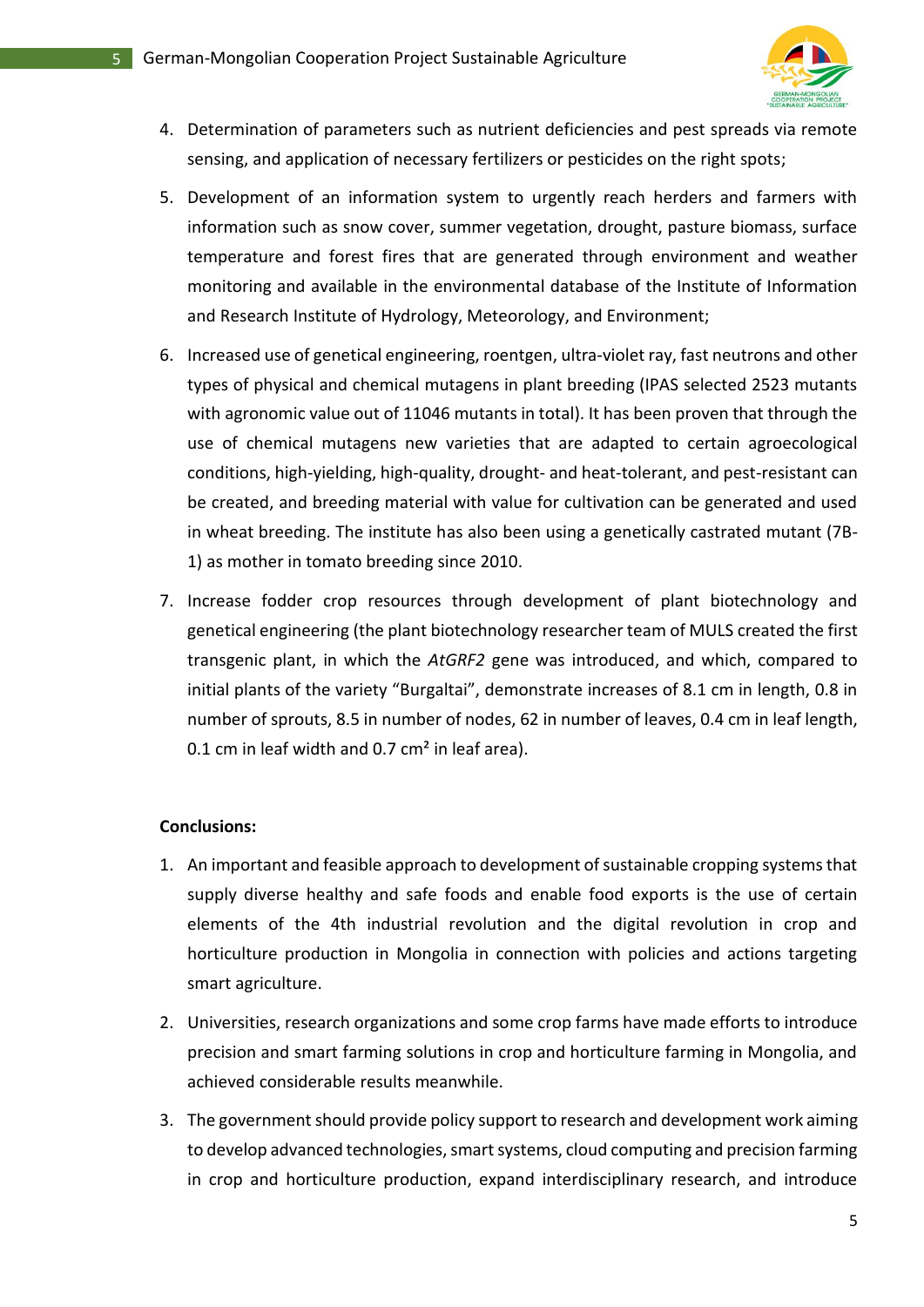

incentives to reward farms and entities making efforts to introduce advanced cropping technologies.

- 4. Policy support should also be provided to initiatives aiming to foster public-private partnerships for strengthening the linkage between science and production and establishing the use of advanced technologies in crop and horticulture production.
- 5. The chemical and biological characteristics of natural and biological resources of plant and animal origin in Mongolia should be determined with modern analytic methods, and organic and functional foods processed with advanced technologies should be supplied to international markets.

#### **References**

- Gantulga, G., Kheruuga, T., Byambaa, B. Pressing issues of agricultural development in Mongolia and options for improvement (in Russian: *Насущные проблемы развития сельского хозяйства Монголии и пути их решения)*. In: Siberian bulletin of agricultural sciences. 2018;48(6):90-95. URL: [https://doi.org/10.26898/0370-8799-2018-6-12.](https://doi.org/10.26898/0370-8799-2018-6-12)
- Gantulga, G., Odgerel, B. Solutions of cropping technology for adaptation to climate change (in Mongolian: *Уур амьсгалын өөрчлөлтөд дасах зохицох тариалалтын технологийн шийдэл*). In: *Climate chan*ge adapted and sustainable crop production. Ulaanbaatar 2019, pp. 31-78.
- Bayarsukh, N. et al. Science-based solutions for sustianable crop sector development (in Mongolian: *Газар тариалангийн салбарыг тогтвортой хөгжүүлэх шинжлэх ухааны үндэслэл бүхий шийдлүүд*). In: Proceedings of the Consultation Meeting organized by the National Development Agency. Ulaanbaatar, 2017.
- Myagmarsuren, Ya. et al. On the issue of developing climate-smart crop production. (in Mongolian: Уур амьсгалын өөрчлөлтөд дасан зохицсон Ухаалаг газар тариаланг хөгжүүлэх асуудалд). In: Proceedings of the conference "Climate change – Agriculture". Darkhan, 2015.
- Thembeka Zengele, The Future of Agriculture in the 4th Industrial Revolution, Published on June 5, 2017. [http://www.manstratais.co.za/MAISArticles.aspx?mid=05.](http://www.manstratais.co.za/MAISArticles.aspx?mid=05)
- Paul Turner, **Is data the fourth revolution for agriculture?** [Towards Data Science.](https://towardsdatascience.com/?source=collection_popover) Sharing concepts, ideas, and codes. [https://towardsdatascience.com/@paul\\_agdna.](https://towardsdatascience.com/@paul_agdna)
- James C. Collins, Jr. Agriculture and the Fourth Industrial Revolution: Building a Smarter, More Sustainable Food System,<http://www.dupont.com/corporate-functions/sustainability.html>*.*